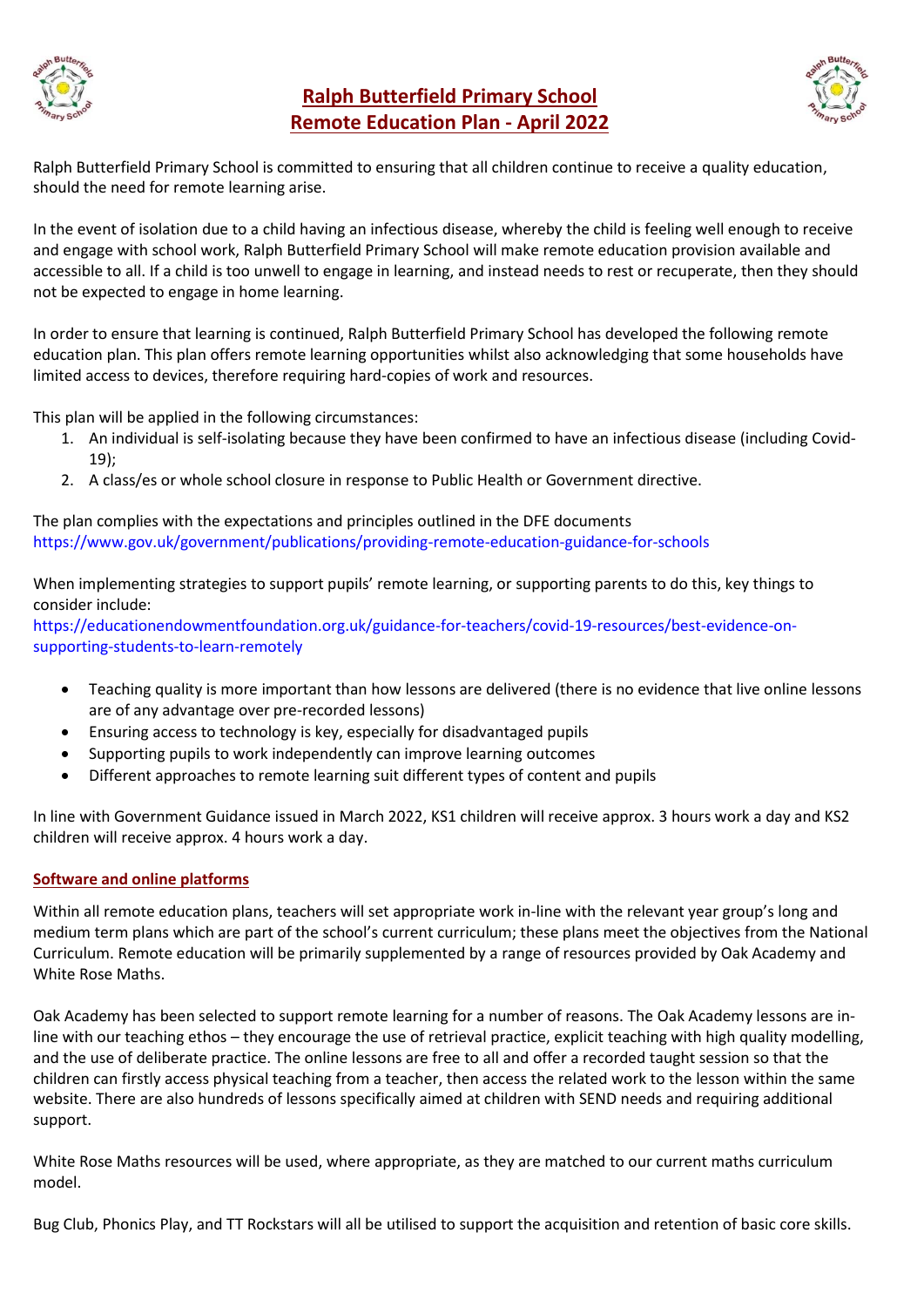Our approach includes a blend of paper resources and resources available through online learning platforms. In preparation for home-learning, parents and children need to receive logins and passwords for the following platforms:

- Purple Mash
- Bug Club
- TT Rockstars/Numbots
- NESSY (already distributed to those applicable individuals)

## **Support for a child(ren) who does not have digital or online access at home**

We recognise that some pupils may not have suitable online access at home. We take the following approaches to support those pupils to access remote education:

- Parents/carers know to contact school via email or telephone to discuss issues around devices. Devices lent out will be prepared for home use by the school's service provider SMD and collected from the school office. Parents/carers will need to sign a 'Device Loan Agreement' when borrowing a school device.
- Parents/carers know to contact school via email or telephone to discuss issues around any printed materials needed if they do not have online access. Paper copies provided can be collected from the school office.

## **Remote Education**

| Pupil needs to isolate because they have tested positive on either a lateral flow or a PCR test for Covid 19.                                                                            |                                                                                                                                                                                              |  |  |  |
|------------------------------------------------------------------------------------------------------------------------------------------------------------------------------------------|----------------------------------------------------------------------------------------------------------------------------------------------------------------------------------------------|--|--|--|
| Remote Education will only be provided for the required 3 days of isolation.                                                                                                             |                                                                                                                                                                                              |  |  |  |
| <b>Ongoing Support</b>                                                                                                                                                                   | Safeguarding/SEND                                                                                                                                                                            |  |  |  |
| Admin staff receive notification that a pupil is self-<br>isolating as they have received a positive lateral flow or<br>PCR test.                                                        | If a child is entitled to benefit-related FSMs, the catering<br>team will prepare a food parcel.                                                                                             |  |  |  |
| Admin staff to confirm whether the child is ill or well<br>enough to complete work at home.                                                                                              | If child is vulnerable in any way, the DSL/DDSL will ensure<br>that appropriate agencies are notified and arrange for<br>regular safe and well checks via a phone call from the<br>DSL/DDSL. |  |  |  |
| If ill, then the child will not be set work and<br>parents/carers are to keep the school updated if this<br>changes.                                                                     | If a child does not engage with the remote education, the<br>class teacher is to call the parents to discuss obstacles<br>and offer support and solutions e.g. further                       |  |  |  |
| If a child is well enough to work, Admin staff to advise<br>parent/carers of remote education provision and then<br>send the relevant documents including phase learning                 | teaching/provision of paper packs and/or electronic<br>devices.                                                                                                                              |  |  |  |
| task sheet and relevant worksheets.                                                                                                                                                      | If a child is on the SEND, PP, PLAC, LAC register, or<br>vulnerable in any                                                                                                                   |  |  |  |
| If remote education is required, Admin staff to advise the<br>parent/carer that any contact with the class teacher is to<br>be made via the school office.                               | way, the class teacher is to ring the family at least once<br>per week.                                                                                                                      |  |  |  |
| Admin staff to inform class teacher and phase lead that<br>the child is isolating and provide an update as to whether<br>they require full remote education as detailed in this<br>plan. | The Designated Teacher will also make regular contact<br>with PLAC/LAC families.                                                                                                             |  |  |  |
| To cater for the differing needs of families, where<br>applicable, worksheets can be sent home if required.                                                                              |                                                                                                                                                                                              |  |  |  |
| If teaching input is required for core lessons, teacher<br>guidance will be provided on each worksheet, via a<br>relevant Oak National Academy taught session or                         |                                                                                                                                                                                              |  |  |  |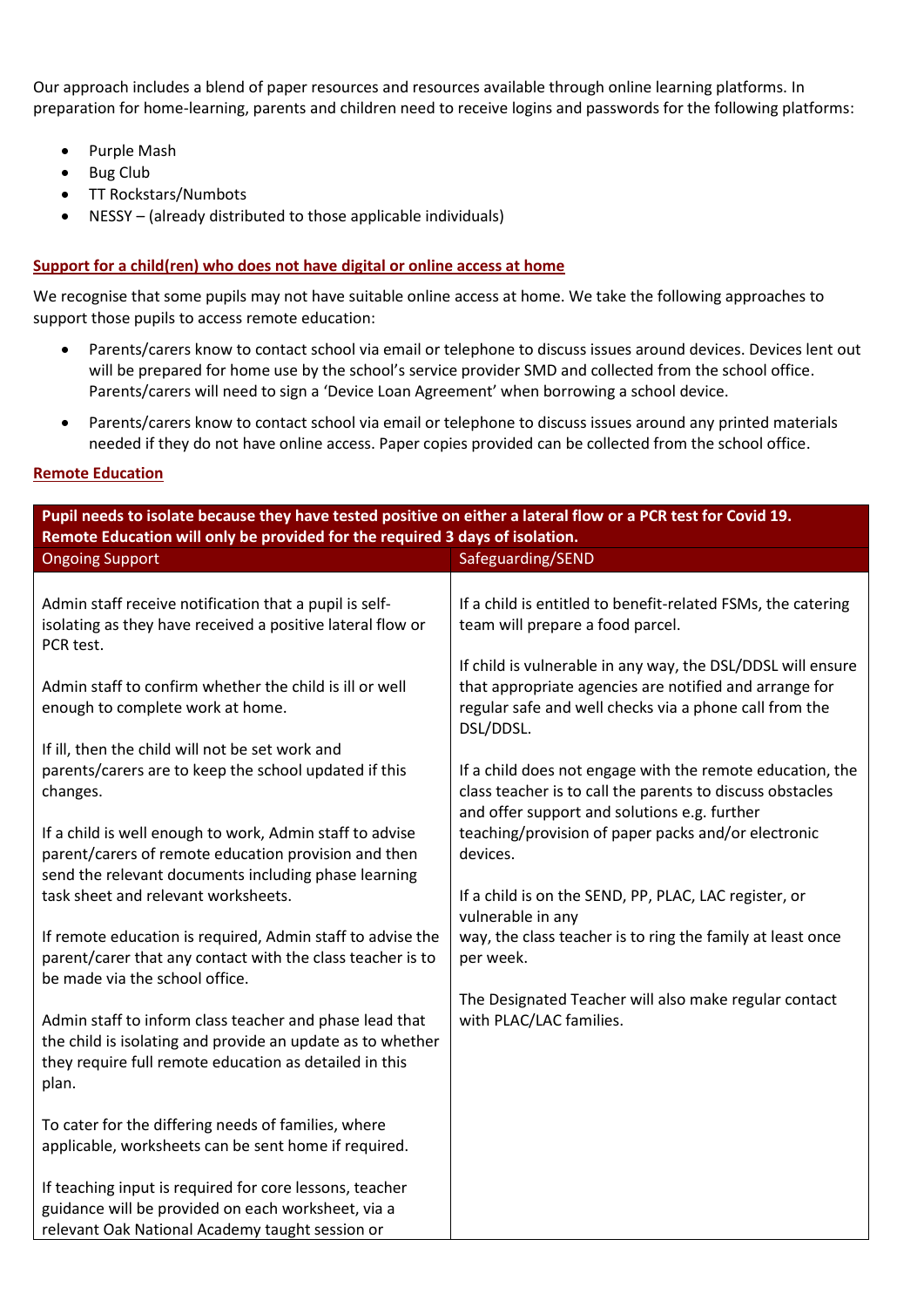| alternative high-quality resources and video links where<br>appropriate.                                                                                                                                                                                                                                                                                                    |  |
|-----------------------------------------------------------------------------------------------------------------------------------------------------------------------------------------------------------------------------------------------------------------------------------------------------------------------------------------------------------------------------|--|
| On the child's return to school, the worksheets are to be<br>brought in to school where the class teacher will check<br>and any marking and/or feedback will be given as<br>required.                                                                                                                                                                                       |  |
| If a child requires SEND support or provision, then the<br>class teacher will advise the inclusion and phase leader in<br>order for alternative arrangements to be made.<br>Individualised learning will be delivered/facilitated with<br>appropriate resources to complete at home where<br>applicable. SEND advice and support will be provided by<br>the Inclusion Lead. |  |

| Pupil needs to self-isolate because they have a confirmed infectious disease.                                             |                                                                                                              |  |  |  |  |
|---------------------------------------------------------------------------------------------------------------------------|--------------------------------------------------------------------------------------------------------------|--|--|--|--|
| <b>Ongoing Support</b>                                                                                                    | Safeguarding/SEND                                                                                            |  |  |  |  |
|                                                                                                                           |                                                                                                              |  |  |  |  |
| Admin staff receive notification that a pupil is self-isolating                                                           | If a child is entitled to benefit-related FSMs, the                                                          |  |  |  |  |
| as they have a confirmed infectious disease.                                                                              | catering team will prepare a food parcel.                                                                    |  |  |  |  |
| Admin staff to confirm whether the child is ill or well                                                                   | If child is vulnerable in any way, the DSL/DDSL will                                                         |  |  |  |  |
| enough to complete work at home.                                                                                          | ensure that appropriate agencies are notified and                                                            |  |  |  |  |
|                                                                                                                           | arrange for regular safe and well checks via a phone                                                         |  |  |  |  |
| If ill, then the child will not be set work; parents/carers are                                                           | call from the DSL/DDSL.                                                                                      |  |  |  |  |
| to keep the school updated on the child's health status.                                                                  |                                                                                                              |  |  |  |  |
| If a child is well enough to work, Admin staff to advise                                                                  | If a child does not engage with the remote education,<br>the class teacher is to call the parents to discuss |  |  |  |  |
| parent/carers of the remote education provisions and then                                                                 | obstacles and offer support and solutions e.g. further                                                       |  |  |  |  |
| send the relevant documents including phase learning task                                                                 | teaching/provision of paper packs and/or electronic                                                          |  |  |  |  |
| and relevant worksheets.                                                                                                  | devices.                                                                                                     |  |  |  |  |
|                                                                                                                           |                                                                                                              |  |  |  |  |
| If remote education is required, Admin staff to advise the<br>parent/carers that any contact with the class teacher is to | If a child is on the SEND, PP, PLAC, LAC register, or<br>vulnerable in any                                   |  |  |  |  |
| be made via the school office.                                                                                            | way, the class teacher is to ring the family at least once                                                   |  |  |  |  |
|                                                                                                                           | per week.                                                                                                    |  |  |  |  |
| Admin staff to inform class teacher and phase lead that the                                                               |                                                                                                              |  |  |  |  |
| child is isolating and provide an update as to whether they                                                               | The Designated Teacher will also make regular contact                                                        |  |  |  |  |
| require full remote education as detailed in this plan.                                                                   | with PLAC/LAC families.                                                                                      |  |  |  |  |
| To cater for the differing needs of families, where                                                                       |                                                                                                              |  |  |  |  |
| applicable, worksheets can be sent home if required.                                                                      |                                                                                                              |  |  |  |  |
|                                                                                                                           |                                                                                                              |  |  |  |  |
| If teaching input is required for core lessons, teacher                                                                   |                                                                                                              |  |  |  |  |
| guidance will be provided on each worksheet, via a relevant                                                               |                                                                                                              |  |  |  |  |
| Oak National Academy taught session or alternative high-<br>quality resources and video links where appropriate.          |                                                                                                              |  |  |  |  |
|                                                                                                                           |                                                                                                              |  |  |  |  |
| On the child's return to school, the worksheets are to be                                                                 |                                                                                                              |  |  |  |  |
| brought in to school where the class teacher will check and                                                               |                                                                                                              |  |  |  |  |
| any marking and/or feedback will be given as required.                                                                    |                                                                                                              |  |  |  |  |
| If a child requires SEND support or provision, then the class                                                             |                                                                                                              |  |  |  |  |
| teacher will advise the inclusion and phase leader in order                                                               |                                                                                                              |  |  |  |  |
| for alternative arrangements to be made. Individualised                                                                   |                                                                                                              |  |  |  |  |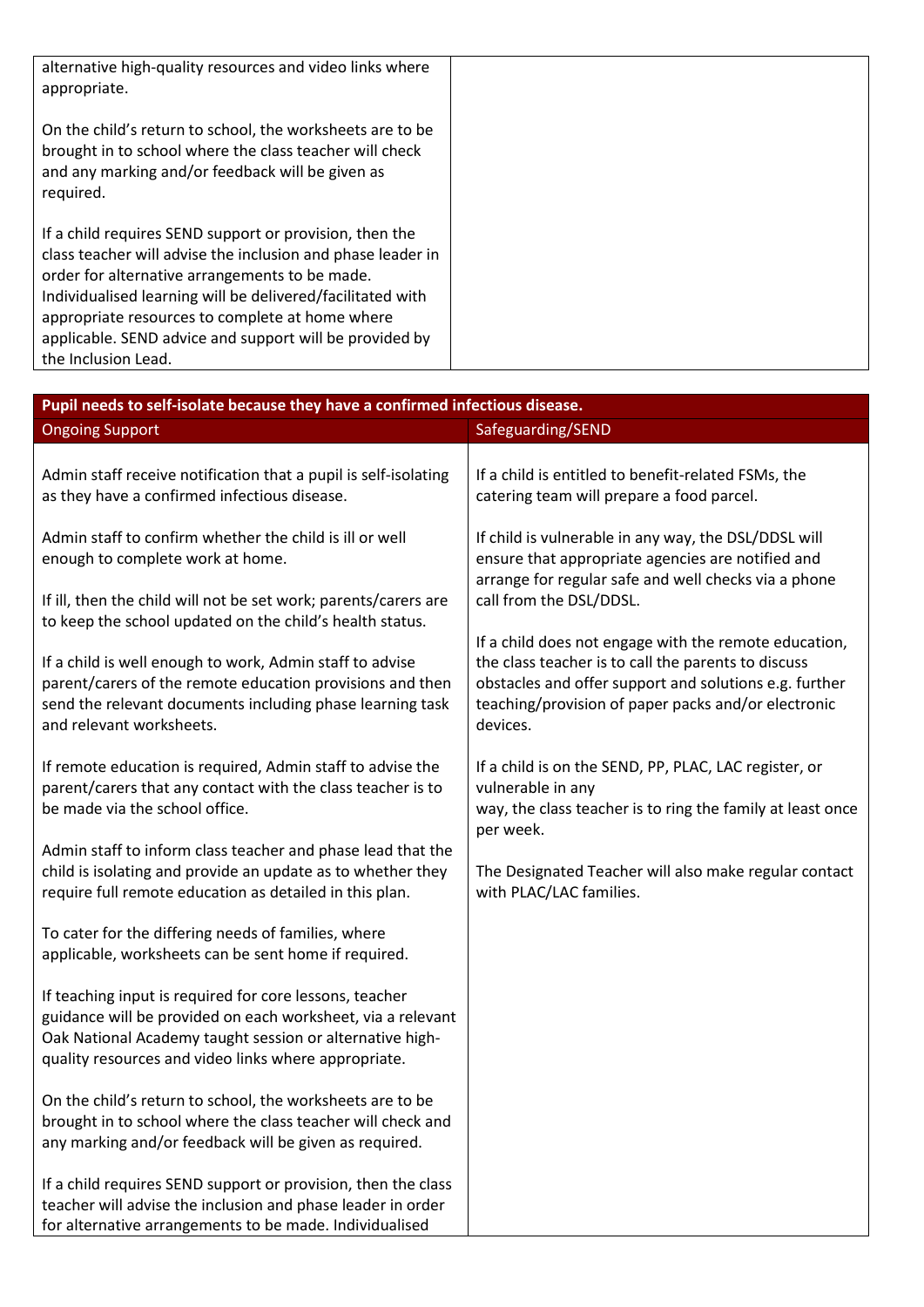| A class/es or whole school closure in response to Public Health or Government directive.                                                                                                                                                                                                                                                                                                                                                                                                                                                                                                                                                                                                                                                                                                |                                                                                                                                                                                                                                                                                                                                                                                                                              |  |  |  |
|-----------------------------------------------------------------------------------------------------------------------------------------------------------------------------------------------------------------------------------------------------------------------------------------------------------------------------------------------------------------------------------------------------------------------------------------------------------------------------------------------------------------------------------------------------------------------------------------------------------------------------------------------------------------------------------------------------------------------------------------------------------------------------------------|------------------------------------------------------------------------------------------------------------------------------------------------------------------------------------------------------------------------------------------------------------------------------------------------------------------------------------------------------------------------------------------------------------------------------|--|--|--|
| <b>Ongoing Support</b>                                                                                                                                                                                                                                                                                                                                                                                                                                                                                                                                                                                                                                                                                                                                                                  | Safeguarding/SEND                                                                                                                                                                                                                                                                                                                                                                                                            |  |  |  |
| Using Purple Mash, the class teacher will upload the remote education<br>lessons for the week and then subsequently upload the necessary<br>worksheets and guidance the evening before they are required. This will<br>allow parents to see the learning materials prior to supporting their child.<br>The teacher will decide what materials are most appropriate for each<br>individual child.                                                                                                                                                                                                                                                                                                                                                                                        | If a child is entitled to benefit-related<br>FSMs, the catering team will prepare a<br>food parcel.<br>If child is vulnerable in any way, the<br>DSL/DDSL will ensure that appropriate<br>agencies are notified and arrange for                                                                                                                                                                                              |  |  |  |
| To cater for the differing needs of families, where applicable, Word<br>documents and PowerPoints will also be sent home in pdf format.                                                                                                                                                                                                                                                                                                                                                                                                                                                                                                                                                                                                                                                 | regular safe and well checks via a phone<br>call from the DSL/DDSL.                                                                                                                                                                                                                                                                                                                                                          |  |  |  |
| The class teacher will share links to appropriate lessons from White Rose<br>Maths or Oak National lessons through Purple Mash. Teachers will then<br>be accessible to children through Purple Mash emails so that any issues<br>can be highlighted with the class teacher able to ring families to talk<br>through tasks with the pupil. It may also be appropriate to offer this<br>support via a Google Meet.                                                                                                                                                                                                                                                                                                                                                                        | If a child does not engage with the<br>remote education, the class teacher is to<br>call the parents to discuss obstacles and<br>offer support and solutions e.g. further<br>teaching/different approaches/ provision<br>of paper packs and/or electronic devices.                                                                                                                                                           |  |  |  |
| For non-core lessons, resources will be uploaded to Purple Mash and<br>where possible, web-links to appropriate support materials will be<br>shared. This will often be through Oak National Academy using lessons<br>that link to the Ralph Butterfield Primary School curriculum. Teachers will<br>be available via email on Purple Mash for parents/carers to notify the<br>class teacher, throughout the day, of those children needing additional<br>input. Older children will be able to notify teachers and ask questions<br>themselves. The class teacher will then be available to ring the family and<br>verbally work with the child. For younger children, teachers will<br>proactively make phone calls throughout the day and meet children<br>virtually where required. | Those not engaging with remote<br>education are to receive a phone call<br>from a member of SLT to discuss the<br>obstacles and the support needed by the<br>family. This could then be followed up by<br>calls from ELSA if there are ELSA issues.<br>Where children would normally receive<br>additional support from SEND agencies,<br>the SENDCO will make arrangements for<br>those to continue as long as the agencies |  |  |  |
| Completed work not returned via a 2Do on Purple Mash should be<br>photographed or scanned and uploaded to Purple Mash. Teachers can<br>then review the work completed and ensure that the following day's<br>lesson addresses misconceptions etc. Feedback and queries can take<br>place throughout the day using Purple Mash. Those children that need<br>additional support following feedback are to be contacted either by a<br>class teacher or TA; children are expected to be available during the<br>school day.                                                                                                                                                                                                                                                                | engage.<br>The SENDCO will share appropriate Oak<br>National SEND lessons with teachers who<br>will disseminate accordingly.<br>If a child is on the SEND, PP, PLAC, LAC<br>register, or vulnerable in any way, the<br>class teacher is to ring the family at least<br>once per week.                                                                                                                                        |  |  |  |
| For pupils working significantly below age-related expectations, teachers<br>may recommend more appropriate video lessons from Oak Academy;<br>teachers will make every effort to ensure that each child's individual<br>needs are met.                                                                                                                                                                                                                                                                                                                                                                                                                                                                                                                                                 | The Designated Teacher will also make<br>regular calls to PLAC/LAC families.                                                                                                                                                                                                                                                                                                                                                 |  |  |  |
| As appropriate throughout the day, the class teacher will check Purple<br>Mash and respond with age appropriate expectations any marking and/or<br>feedback required, including celebrating work and motivating children.                                                                                                                                                                                                                                                                                                                                                                                                                                                                                                                                                               |                                                                                                                                                                                                                                                                                                                                                                                                                              |  |  |  |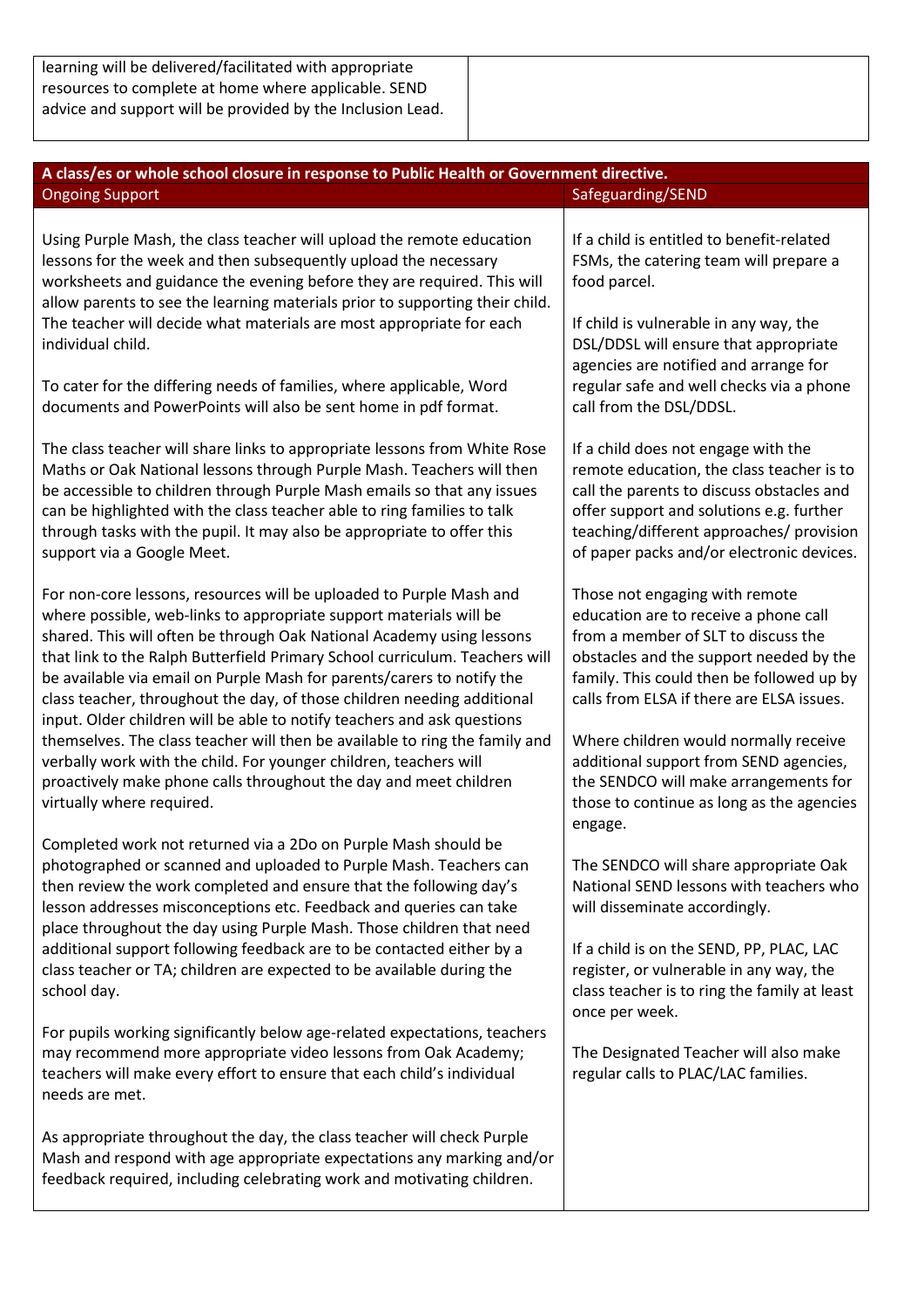| If interaction with a child is limited as questions are not being asked and<br>engagement is not proactive, the class teacher will make a welfare call no<br>later than 2 days after notification of self-isolation.                                                                                                                                                                                                                                                                                                                                                                                                                                                           |  |
|--------------------------------------------------------------------------------------------------------------------------------------------------------------------------------------------------------------------------------------------------------------------------------------------------------------------------------------------------------------------------------------------------------------------------------------------------------------------------------------------------------------------------------------------------------------------------------------------------------------------------------------------------------------------------------|--|
| Should remote learning need to be set for a class or in the event of<br>phase/whole school closure, the remote education learning task sheets<br>that details the lessons for the week will be emailed to all children<br>requiring remote education, via Purple Mash, by 9:00 pm the evening<br>before.<br>The information on this learning task sheet will contain:                                                                                                                                                                                                                                                                                                          |  |
| All website links needed to access home learning resources along<br>with clear information about the learning for that week. This will<br>include reference to daily tasks for relevant subjects.<br>Links to daily English lessons - a mixture of Oak Academy and the<br>٠<br>school's own curriculum plans however teachers will provide<br>further resources and guidance.<br>Links to daily Maths lessons - these will predominately be linked<br>to the White Rose Maths curriculum however teachers will<br>provide further resources and guidance.<br>A suggested timetable as a guide for young people to maintain a<br>regular and familiar routine (see appendix E). |  |
| At least once per week, the class teacher will make a phone call to each<br>family and will expect to speak to the child whilst the parent/carer is<br>present.                                                                                                                                                                                                                                                                                                                                                                                                                                                                                                                |  |
| Where possible, at least one weekly class Google Meet, meet will take<br>place to give opportunity for live interaction between children and their<br>teacher and each other.                                                                                                                                                                                                                                                                                                                                                                                                                                                                                                  |  |
| Children and parents/carers may communicate with teachers via the<br>child's Purple Mash email. Parents are encouraged to continue to use<br>Purple Mash to upload comments, photographs and videos so staff can<br>comment on the children's activities and offer feedback.                                                                                                                                                                                                                                                                                                                                                                                                   |  |
| HLTA/Teaching assistants will be able to support the class teacher in<br>identifying resources and making phone calls as appropriate.                                                                                                                                                                                                                                                                                                                                                                                                                                                                                                                                          |  |
| All teachers will still receive statutory PPA release time. Teachers will be<br>contactable via email on Purple Mash throughout each weekday - with<br>the exception of one afternoon/morning per week.                                                                                                                                                                                                                                                                                                                                                                                                                                                                        |  |
| SEND support or provision should be discussed with parents/carers if<br>child has an EHCP or is on the SEND register. Individualised learning will<br>be delivered/facilitated with appropriate resources to complete at home<br>where applicable. SEND advice and support will be provided by SENDCO<br>remotely.                                                                                                                                                                                                                                                                                                                                                             |  |
| In the event of teachers becoming ill, a member of SLT will arrange a<br>'takeover' of the teacher's email on Purple Mash account and ensure,<br>that as far as is possible, the teachers account will be regularly checked<br>and responded to as appropriate. In this instance, communication<br>between school and the child may not be as frequent as that which would<br>be in place were the class teacher available.                                                                                                                                                                                                                                                    |  |